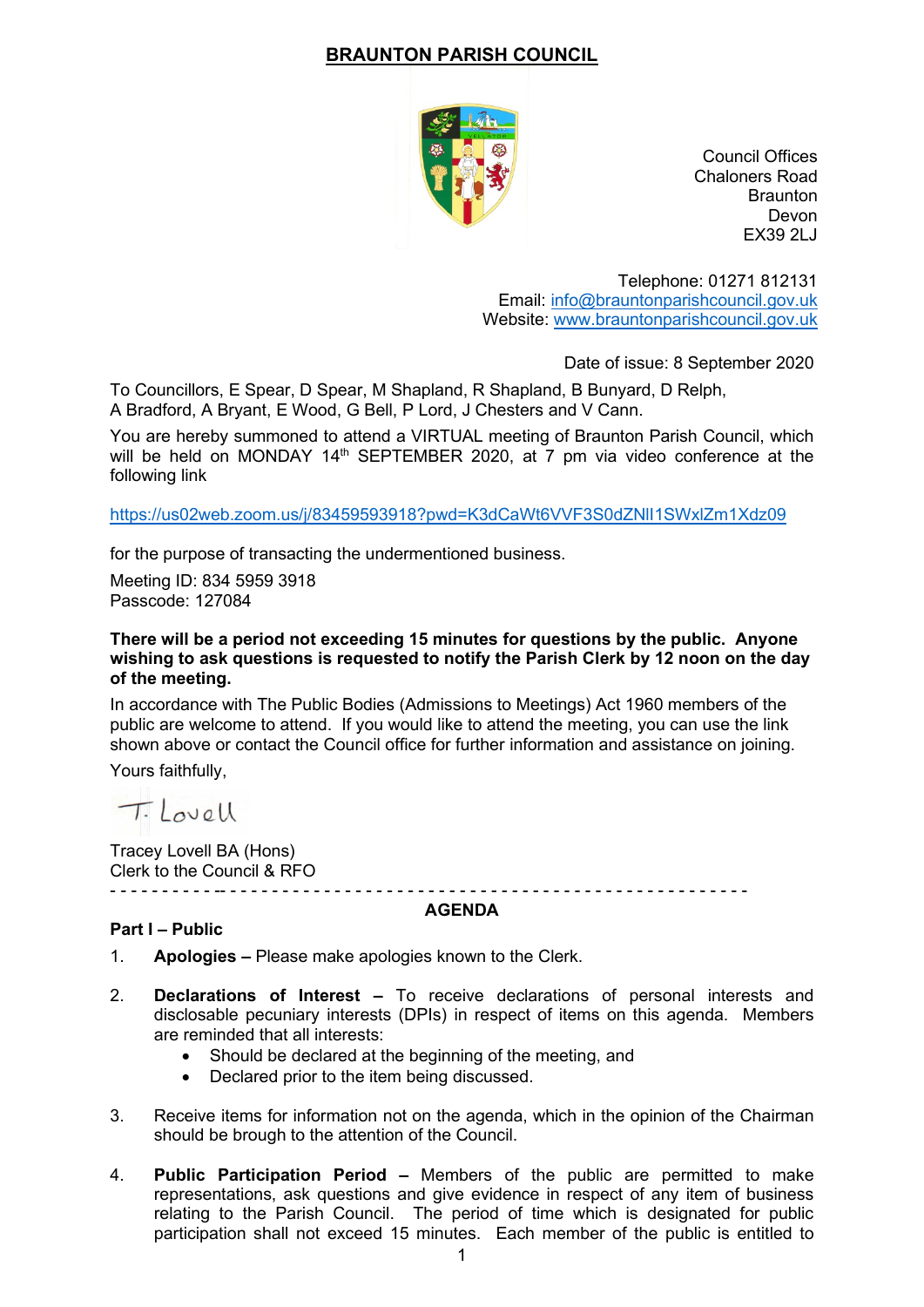speak once only in respect of business and shall not speak for more than 3 minutes. A question asked by a member of the public during this period shall not require a response or debate at the meeting.

# 5. **Minutes –**

- a. Approve and sign Minutes of the Full Council meeting held on  $10<sup>th</sup>$  August 2020, attached.
- b. Approve and sign Minutes of the Additional Council meeting held on the  $24<sup>th</sup>$ August 2020, attached.
- c. Approve and sing Minutes of the Finance and Administration Committee meeting held on the 20<sup>th</sup> August 2020, attached.
- 6. **Action Sheet** Note updated action sheet, attached.
- 7. **Police Report**
- 8. **Reports from the Devon County Councillor**
- 9. **Reports from North Devon Councillors**
- 10. **Petition regarding the speed of vehicles through Knowle and up to Heddon Mills** – Consider supporting local residents petition.
- 11. **Planning –** North Devon Council the determining Authority, has asked for comments from this Parish Council on the following applications (click on the application number to view the Application):

| (a) | 71389 | <b>Proposal:</b> Demolition of existing & erection of new extension to<br>rear of dwelling.<br>Location: 31 Heanton Street, Braunton EX33 2JS<br><b>Applicant: Ms Jane Squire</b>                                                                                                                                                                              |
|-----|-------|----------------------------------------------------------------------------------------------------------------------------------------------------------------------------------------------------------------------------------------------------------------------------------------------------------------------------------------------------------------|
| (b) | 71999 | Proposal: Demolition of garage and conservatory and erection<br>of single storey extensions.<br>Location: 24 Burrows Park, Braunton EX33 1EU<br><b>Applicant: Mr &amp; Mrs Wallace</b>                                                                                                                                                                         |
| (c) | 72089 | <b>Proposal:</b> Extension to dwelling & Loft conversation together<br>with Conversion of existing garage into additional living<br>accommodation and new single storey attached garage<br>extension. Extended driveway and new garden terrace.<br>Location: 1 St Brannocks, Well Close, Braunton, Devon, EX33<br>1BE.<br><b>Applicant: Mr and Mrs Clifton</b> |
| (d) | 71966 | <b>Proposal:</b> Extension to dwelling and conversion of loft space<br>with dormer windows to create additional bedroom space.<br>Location: 6 St Brannocks, Well Close, Braunton, EX33 1BE<br><b>Applicant: Mr Robert Hopgood</b>                                                                                                                              |
| (e) | 72085 | <b>Proposal:</b> Extension and alterations to dwelling.<br>Location: 10 First Field Lane, Braunton, Devon, EX33 1ES<br><b>Applicant: Mr S Ong</b>                                                                                                                                                                                                              |
| (f) | 71785 | Proposal: Repair the slumped section of the outer bank<br>approximately 65m.<br>Location: Horsey Island, Braunton, Devon<br><b>Applicant: Devon Wildlife Trust</b>                                                                                                                                                                                             |